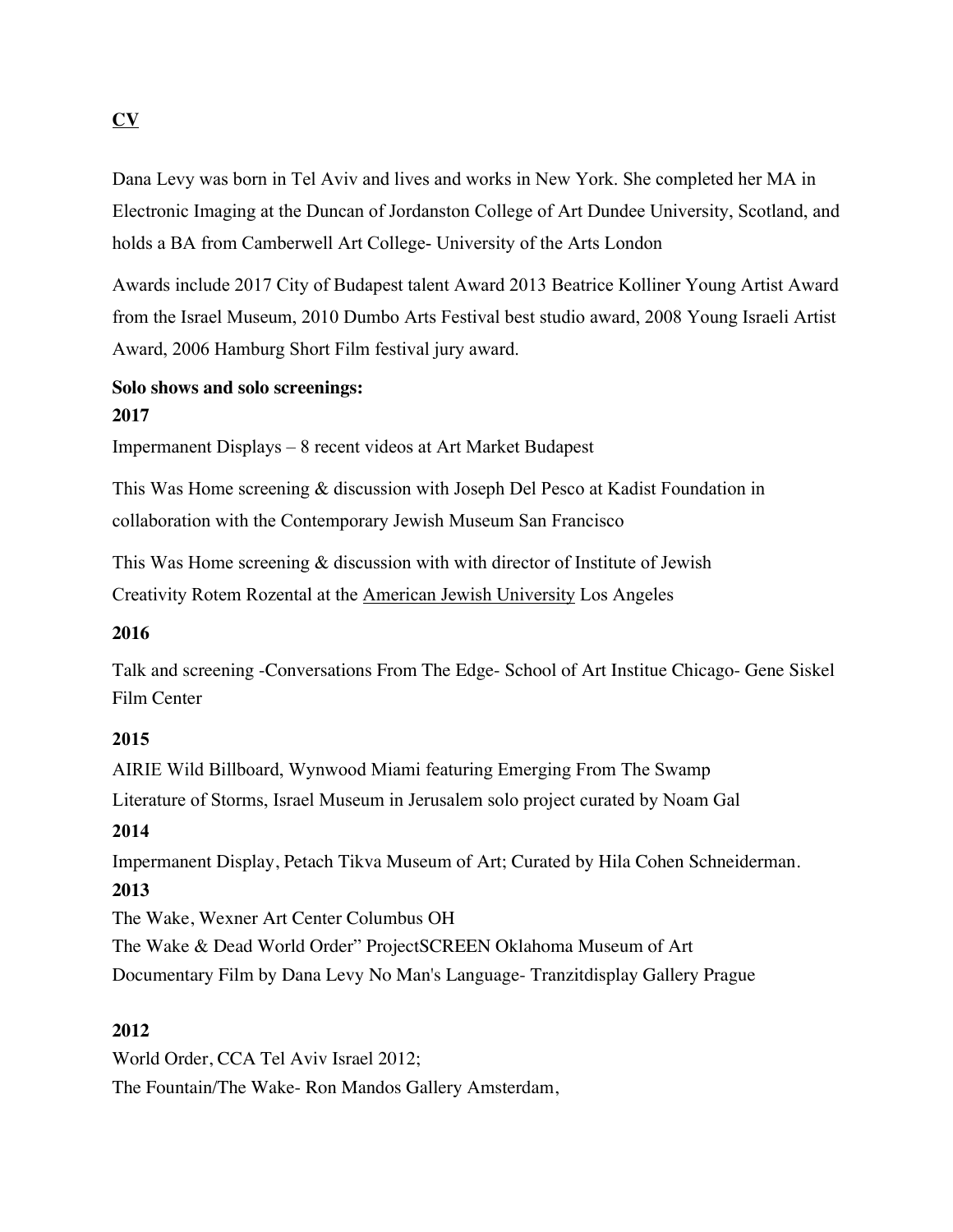The Fountain, Braverman Gallery Tel Aviv

Loop art fair Barcelona 2012

## **2010**

Wild Thing, Nicelle Beauchene NYC 2010,

## **2008**

Habitat Tavi Dresdner Gallery Tel Aviv;

## **2004**

After The End Haifa Museum of Art;

Back to the Sea Rosenfeld Gallery Tel Aviv

## **Group shows include:**

# **2017**

Mage -Organized by Roxana Fabius, Radiator Gallery NY

Screen City Biennial – Migrating Stories Stavanger, Norway curated by Daniela Arriado and Tanya Toft Ag

Data – Autarkic Economy at Hansen House Jerusalem Israel curated by MA Art Theory students Bezalel Academy

Lives Between- Center of Contemporary Art Tel Aviv curated by Joseph Del Pesco and Sergio Edelsztein

Oberhausen Film Festival Video Data Bank Distributors screening presented by Abina Manning

"Almost Home: Between Staying and Leaving a Phantom Land" at Dorsky Gallery Curatorial Programs curated by Shlomit Dror

"Untitled" Group show at Braverman Tel-Aviv Israel

"Fragmented Spaces, Spliced Identities"", Open University Campus, Raanana. curated by Yael Eilat

Sinkholes- Center for Contemporary Art Arad, Israel Curated by Hadas Kedar

"Deconstructing Borders", curated by Maria Veits Student Palace, Dnipro, Ukraine

Lives Between- Kadist San Francisco curated by Joseph Del Pesco and Sergio Edelsztein

Surface Unrest -Miyako Yoshinaga Gallery NYC curated by Alice Yi

Eccentric Spaces; Riccado Costanini Gallery; Turin Italy curated by Elena Inchingolo and Paola **Stroppiana** 

The Weight Of Things is exhibited at the Cairo Video Festival

Wax museum- Approaching celebrities Haifa Museum of Art Curated by Revital Silverman-Grun

# **2016**

The 6th Biennale for Drawing in Jerusalem curated by Sally Heftel and Edna Moshenson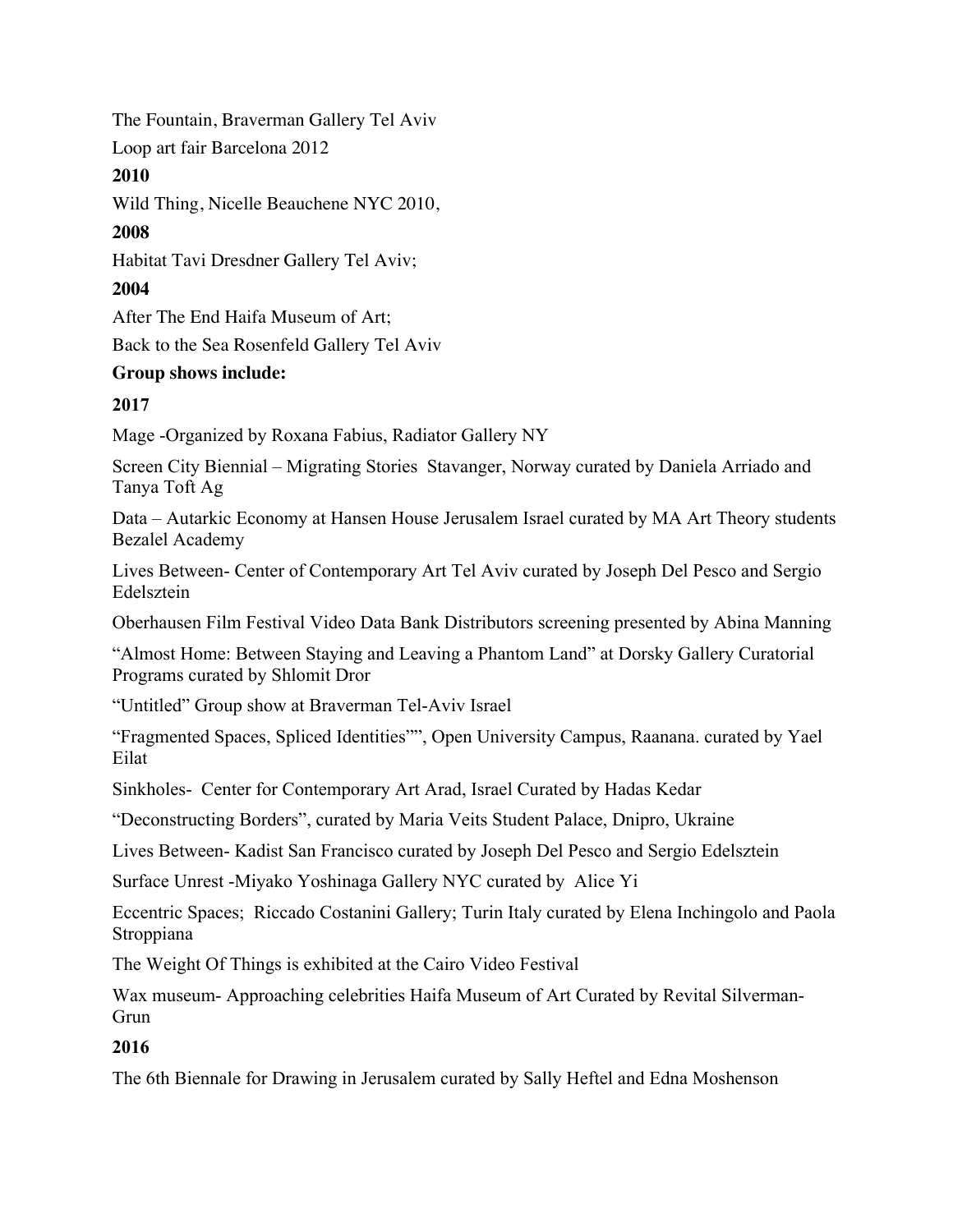Residual Historical Haunting curated by Roxana Fabius and Humberto Moro Johannes Vogt Gallery NYC

EFA + Middle East curated by Bill Carroll opens at Shirin Gallery NY

Coup de Ville 2016 Triennial Sint‐Niklaas, Belgium. Artistic director: Stef Van Bellingen

More Strange Than True curated by Feildwork Collborative Projects; Chicago Park District's Pulaski Park

Still Life Art Cube Jerusalem

(Dis)Place Ashdod Museum of Art – curated by Yuval Beaton and Roni Cohen-Binyamini

Les Rencontres Internationales , Paris at Gaîté Lyrique

## **2015**

Enchanted Space: Marilyn Minter, Dana Levy, Anna K.E organized by Barbara London at

Fridman Gallery New York.

Evening Star- Peekskill Project 6 Peekskill NY

Artissima Braverman Gallery Torino, Italy

Imagining Eden Norton Museum, West Palm Beach, FL

Auto Body, Faena Art Center, Argentina

## **2014**

Auto Body Art Basel Miami week

Recapturing the Scenic Wilds Wave Hill, NY

Repurposing the Wunderkammer: Harn Museum of Art Gainesville.

Flaherty NYC - Waste, and Other Forms of Management -Anthology Film Archives

International Biennial of Contemporary Art of Cartagena de Indias Columbia

## **2013**

"The World And It's Things In The Middle Of Their Intimacy" Fridman Gallery New York,NY "Collecting Dust" Israel Museum Jerusalem.

The Compromised Land:Recent Photography & Video from Israel The Neuberger Museum, NY Tribeca Film Festival-Shorts: Let There Be Light: The Cycle of Life

International Festival for Art and Alternative Visions, the Tokyo Metropolitan Museum of Photography

Rotterdam Film Fest, The Netherlands

Oberhausen Film Festival, Germany

## **2012**

Rencontres Internationales Paris/Berlin/Madrid Palais de Tokyo Paris, France

"Unnatural" Bass Museum, Miami, Florida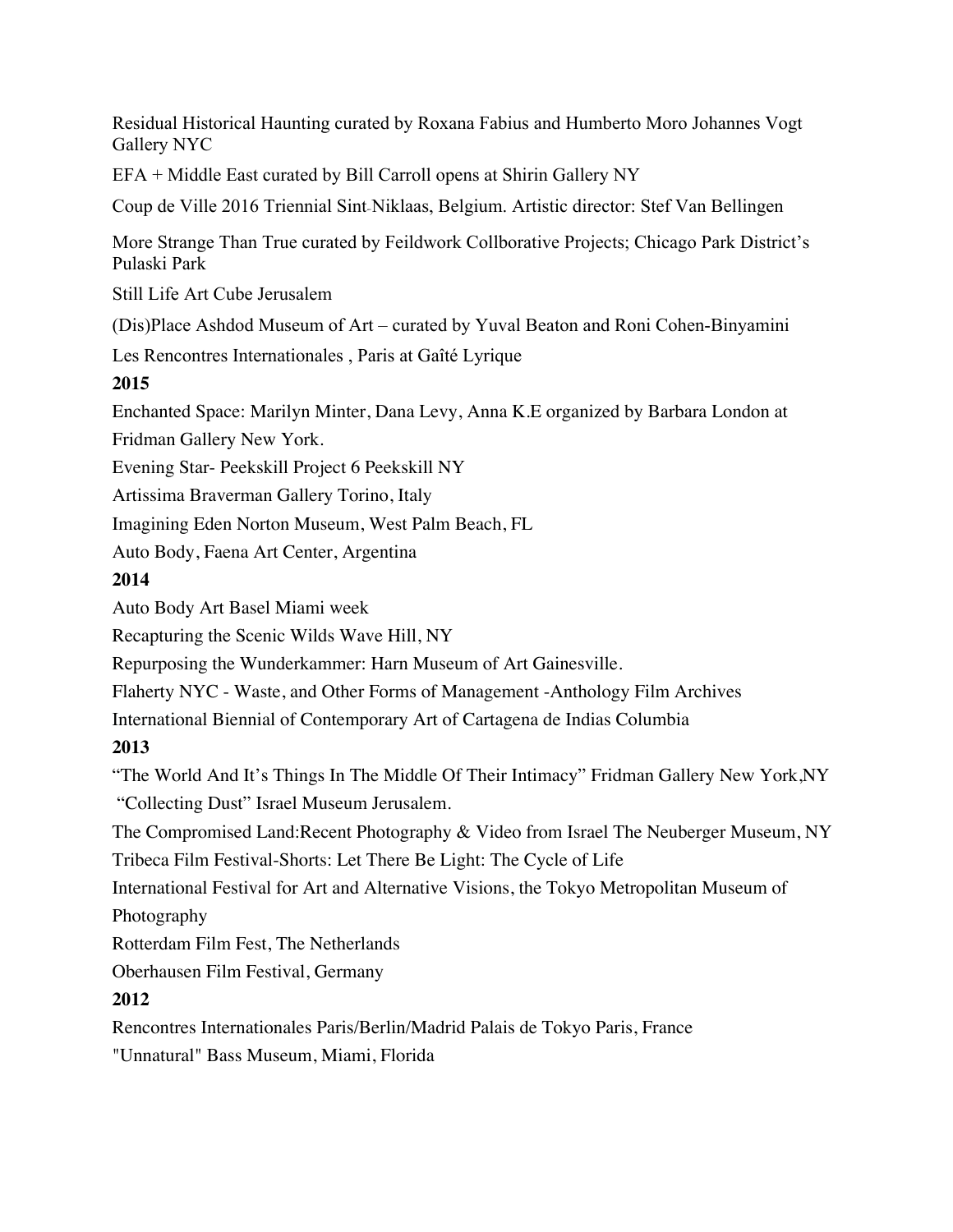"Cabinets of Wonder in Contemporary Art: From Astonishment to Disenchantment" Herzliya Museum of Contemporary Art Israel ;

Rencontres Internationales Haus Der Kulturen Der Welt, Berlin

"Art and Social Activism": Curated by Nicholas Cohn in collaboration with Chashama

"Afterwards" Total Museum Seoul, Korea

"Magic Lantern: Recent Acquisitions in Contemporary Art" Israel Museum, Jerusalem. **2011**

Rencontres Internationales Paris/Berlin/Madrid, at the Centre Pompidou /or/ at the Gaîté Lyrique".

One Two and ... Three Mani house, Tel Aviv ArtTLV bienalle

"Israel from Within and from Without"- Rubin-Frankel Gallery, Boston University curated by Rinat Harel

## **2010**

Kassel dokfest festival

LUSH LIFE Invisible Exports Gallery NYC

Seven Easy Steps: Artistic Masterpieces : Horton Gallery NYC

Rotterdam Film Festival

Trembling Time: Recent Videos from Israel- Tate Modern London Homeless Home- Museum on the Seam Jerusalem

Shelf Life -Haifa Museum of Art curated by Tami Katz Freiman and Rotem Ruff **2009**

Hugging and Wrestling: Israeli Contemporary Art MOCA Cleveland

Nuit Blanche Paris, France

Seafaring-Route Artneuland Gallery, Berlin, Germany

# **2008**

Open Plan Living Helena Rubinstein pavilion, curator: Andrew Renton

Media Forum, Moscow Film Festival, Russia;

Art of the State The Jewish Museum Amsterdam,& Brussels;

The Homes of Others Ticho House ,Israel museum Jerusalem

Dead End, The Leroy Neiman Gallery, Columbia University NYC

# **2006**

Legal Aliens, Smack Melon Gallery, NY, Spaces Gallery, Cleavland,Ohio Hamburg Short Film festival Videoland Artneuland Gallery, Berlin Mediterranean Film Festival of Montpellier, France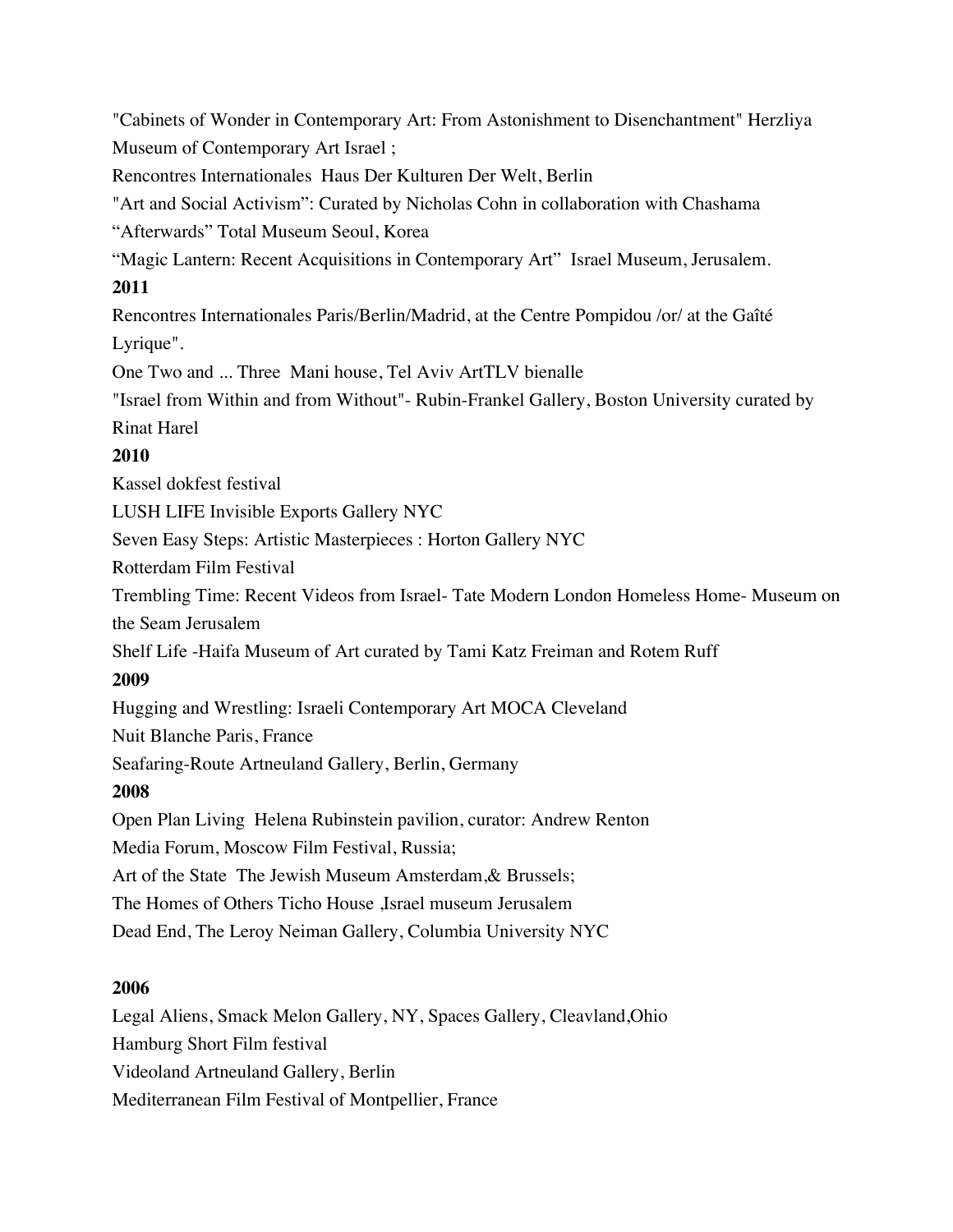Work/Slavery Museum On The Seam, Jerusalem curated by Rafi Etgar

Impakt Film Festival Utrecht, Holland

Disengagement Tel Aviv museum of Art, Israel

VideoZone- The exhibition; Israeli Biennale for Video Art;

6e Manifestation Internationale Video et Art lectronique, Montreal

26th Mediterranean Film Festival of Montpellier

2003 The Promise the Land ,OK Contemporary Art, Linz Austria curated by Stella Rolling

## **Artist Residencies**

2014 AIRIE Everglades National Park 2014 Wave Hill Workspace residency New York, NY 2012-2013 LMCC Workspace NYC 2011 Le Havre/ New York. Regards croisés 2011 Art Omi 2011 I-park, Connecticut 2009-2010 Triangle Arts Association NY 2007 A.I.R O'artoteca Milan, Italy; 2007 Berlinale Talent Campus Berlin2006 Routes: reports from the land of dreams initiated by Harm Lux 2005 Hotel Pupik Austria 2004 Museum Quartier Vienna, Austria 2003- OK center for Contemporary Art, Linz, Austria 2001 Atlantic Center for the Arts **Public Collections** American University Washington DC Israel Museum Jerusalem Israel Tel Aviv Museum Of Art israel Petach Tikva Museum of Art Israel Shpilman Institute For Photography Israel Museum of Modern Art André Malraux, Le Havre France Fotomuseum Winterthur, Winterthur MuMa Le Havre **CV**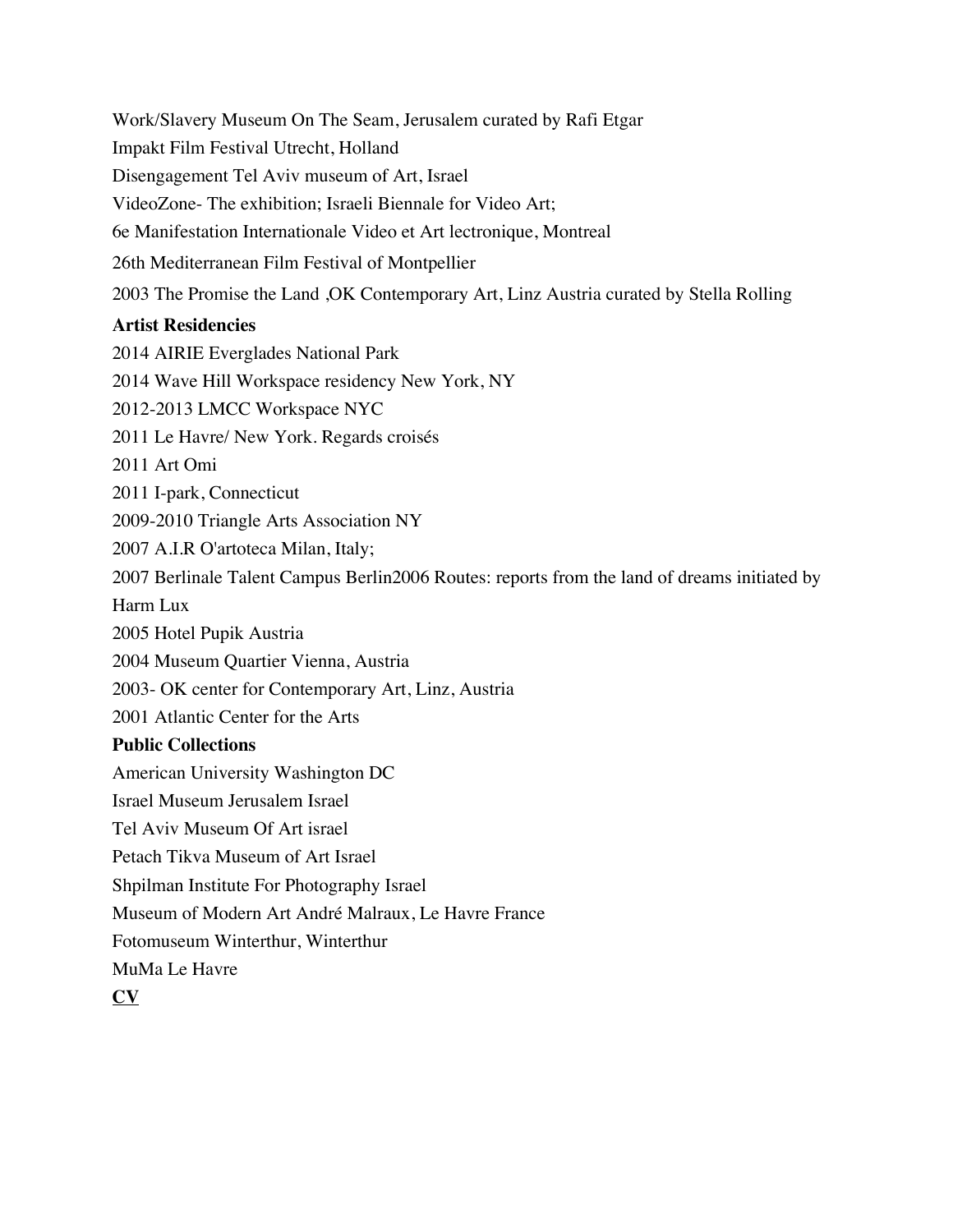Dana Levy was born in Tel Aviv and Lives and works in New York. She completed her MA in Electronic Imaging at the Duncan of Jordanston College of Art Dundee University, Scotland, and holds a BA from Camberwell Art College London

Awards include 2017 City of Budapest talent Award 2013 Beatrice Kolliner Young Artist Award from the Israel Museum, 2010 Dumbo Arts Festival best studio award, 2008 Young Israeli Artist Award, 2006 Hamburg Short Film festival jury award.

# **Solo shows and solo screenings:**

## **2017**

Impermanent Displays – 8 recent videos at Art Market Budapest

This Was Home screening & discussion with Joseph Del Pesco Contemporary Jewish Museum San Francisco

This Was Home screening & discussion with with director of Institute of Jewish

Creativity Rotem Rozental at the American Jewish University Los Angeles

## **2016**

Talk and screening -Conversations From The Edge- School of Art Institue Chicago- Gene Siskel Film Center

## **2015**

AIRIE Wild Billboard, Wynwood Miami featuring Emerging From The Swamp

Literature of Storms, Israel Museum in Jerusalem solo project curated by Noam Gal

# **2014**

Impermanent Display, Petach Tikva Museum of Art; Curated by Hila Cohen Schneiderman. **2013** 

The Wake, Wexner Art Center Columbus OH

The Wake & Dead World Order" ProjectSCREEN Oklahoma Museum of Art

Documentary Film by Dana Levy No Man's Language- Tranzitdisplay Gallery Prague

# **2012**

World Order, CCA Tel Aviv Israel 2012;

The Fountain/The Wake- Ron Mandos Gallery Amsterdam,

The Fountain, Braverman Gallery Tel Aviv

Loop art fair Barcelona 2012

**2010**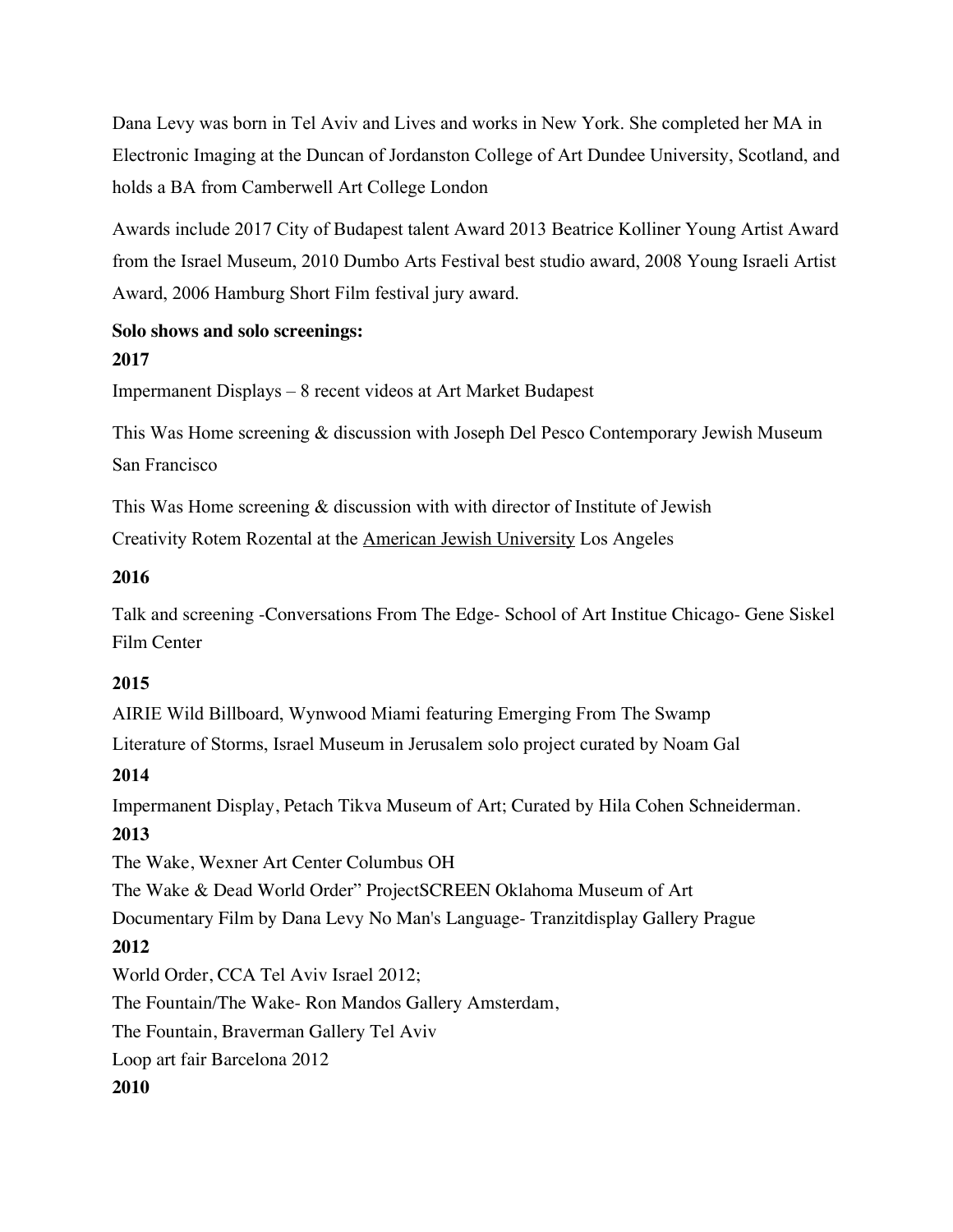Wild Thing, Nicelle Beauchene NYC 2010,

**2008**

Habitat Tavi Dresdner Gallery Tel Aviv;

# **2004**

After The End Haifa Museum of Art;

Back to the Sea Rosenfeld Gallery Tel Aviv

## **Group shows include:**

# **2017**

Mage -Organized by Roxana Fabius, Radiator Gallery NY

Screen City Biennial – Migrating Stories Stavanger, Norway curated by Daniela Arriado and Tanya Toft Ag

Data – Autarkic Economy at Hansen House Jerusalem Israel curated by MA Art Theory students Bezalel Academy

Lives Between- Center of Contemporary Art Tel Aviv curated by Joseph Del Pesco and Sergio Edelsztein

Oberhausen Film Festival Video Data Bank Distributors screening presented by Abina Manning

"Almost Home: Between Staying and Leaving a Phantom Land" at Dorsky Gallery Curatorial Programs curated by Shlomit Dror

"Untitled" Group show at Braverman Tel-Aviv Israel

"Fragmented Spaces, Spliced Identities"", Open University Campus, Raanana. curated by Yael Eilat

Sinkholes- Center for Contemporary Art Arad, Israel Curated by Hadas Kedar

"Deconstructing Borders", curated by Maria Veits Student Palace, Dnipro, Ukraine

Lives Between- Kadist San Francisco curated by Joseph Del Pesco and Sergio Edelsztein

Surface Unrest -Miyako Yoshinaga Gallery NYC curated by Alice Yi

Eccentric Spaces; Riccado Costanini Gallery; Turin Italy curated by Elena Inchingolo and Paola **Stroppiana** 

The Weight Of Things is exhibited at the Cairo Video Festival

Wax museum- Approaching celebrities Haifa Museum of Art Curated by Revital Silverman-Grun

# **2016**

The 6th Biennale for Drawing in Jerusalem curated by Sally Heftel and Edna Moshenson

Residual Historical Haunting curated by Roxana Fabius and Humberto Moro Johannes Vogt Gallery NYC

EFA + Middle East curated by Bill Carroll opens at Shirin Gallery NY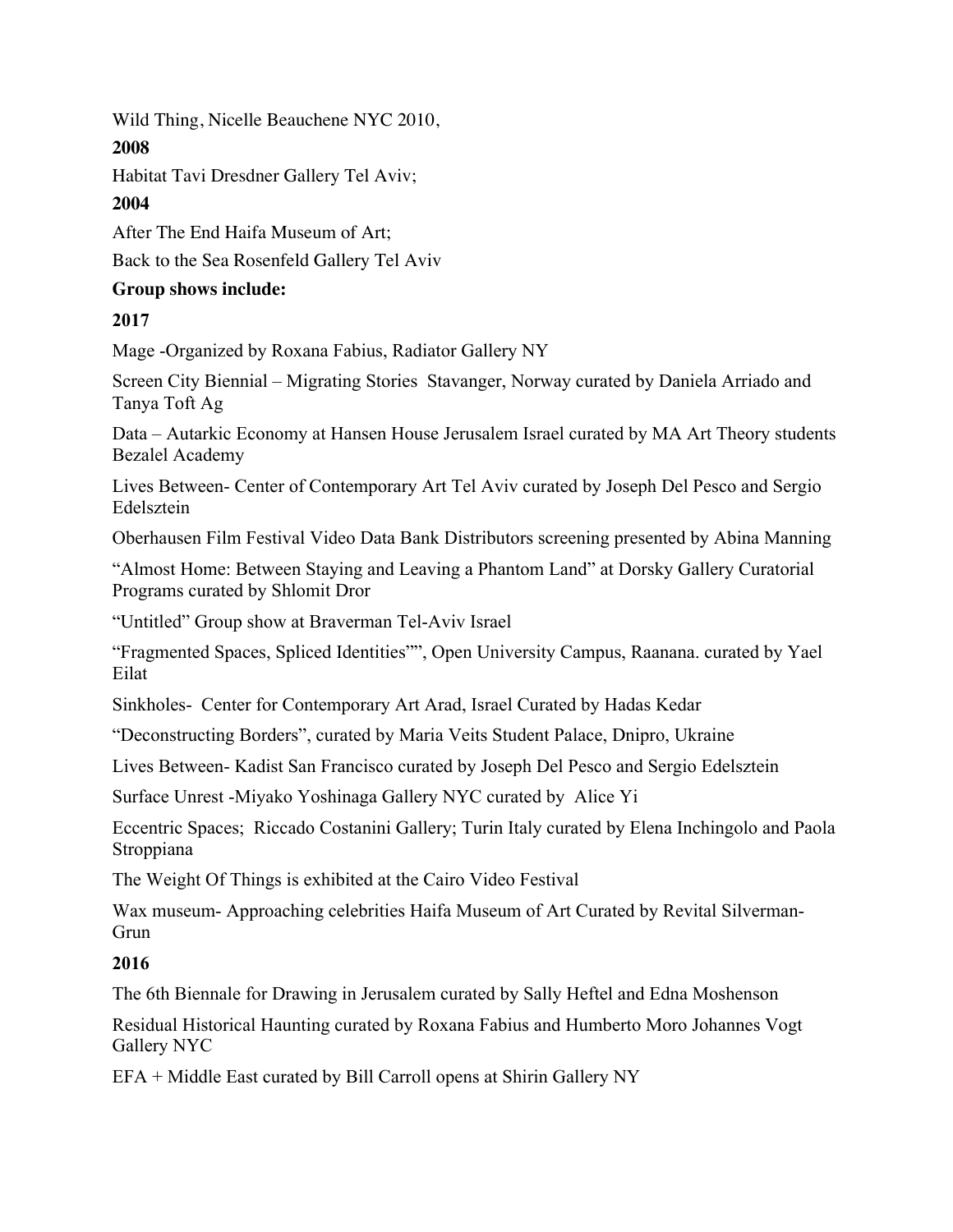Coup de Ville 2016 Triennial Sint‐Niklaas, Belgium. Artistic director: Stef Van Bellingen

More Strange Than True curated by Feildwork Collborative Projects; Chicago Park District's Pulaski Park

Still Life Art Cube Jerusalem

(Dis)Place Ashdod Museum of Art – curated by Yuval Beaton and Roni Cohen-Binyamini

Les Rencontres Internationales , Paris at Gaîté Lyrique

## **2015**

Enchanted Space: Marilyn Minter, Dana Levy, Anna K.E organized by Barbara London at Fridman Gallery New York.

Evening Star- Peekskill Project 6 Peekskill NY

Artissima Braverman Gallery Torino, Italy

Imagining Eden Norton Museum, West Palm Beach, FL

Auto Body, Faena Art Center, Argentina

## **2014**

Auto Body Art Basel Miami week

Recapturing the Scenic Wilds Wave Hill, NY

Repurposing the Wunderkammer: Harn Museum of Art Gainesville.

Flaherty NYC - Waste, and Other Forms of Management -Anthology Film Archives

International Biennial of Contemporary Art of Cartagena de Indias Columbia

## **2013**

"The World And It's Things In The Middle Of Their Intimacy" Fridman Gallery New York,NY "Collecting Dust" Israel Museum Jerusalem.

The Compromised Land:Recent Photography & Video from Israel The Neuberger Museum, NY Tribeca Film Festival-Shorts: Let There Be Light: The Cycle of Life

International Festival for Art and Alternative Visions, the Tokyo Metropolitan Museum of

Photography

Rotterdam Film Fest, The Netherlands

Oberhausen Film Festival, Germany

## **2012**

Rencontres Internationales Paris/Berlin/Madrid Palais de Tokyo Paris, France

"Unnatural" Bass Museum, Miami, Florida

"Cabinets of Wonder in Contemporary Art: From Astonishment to Disenchantment" Herzliya Museum of Contemporary Art Israel ;

Rencontres Internationales Haus Der Kulturen Der Welt, Berlin

"Art and Social Activism": Curated by Nicholas Cohn in collaboration with Chashama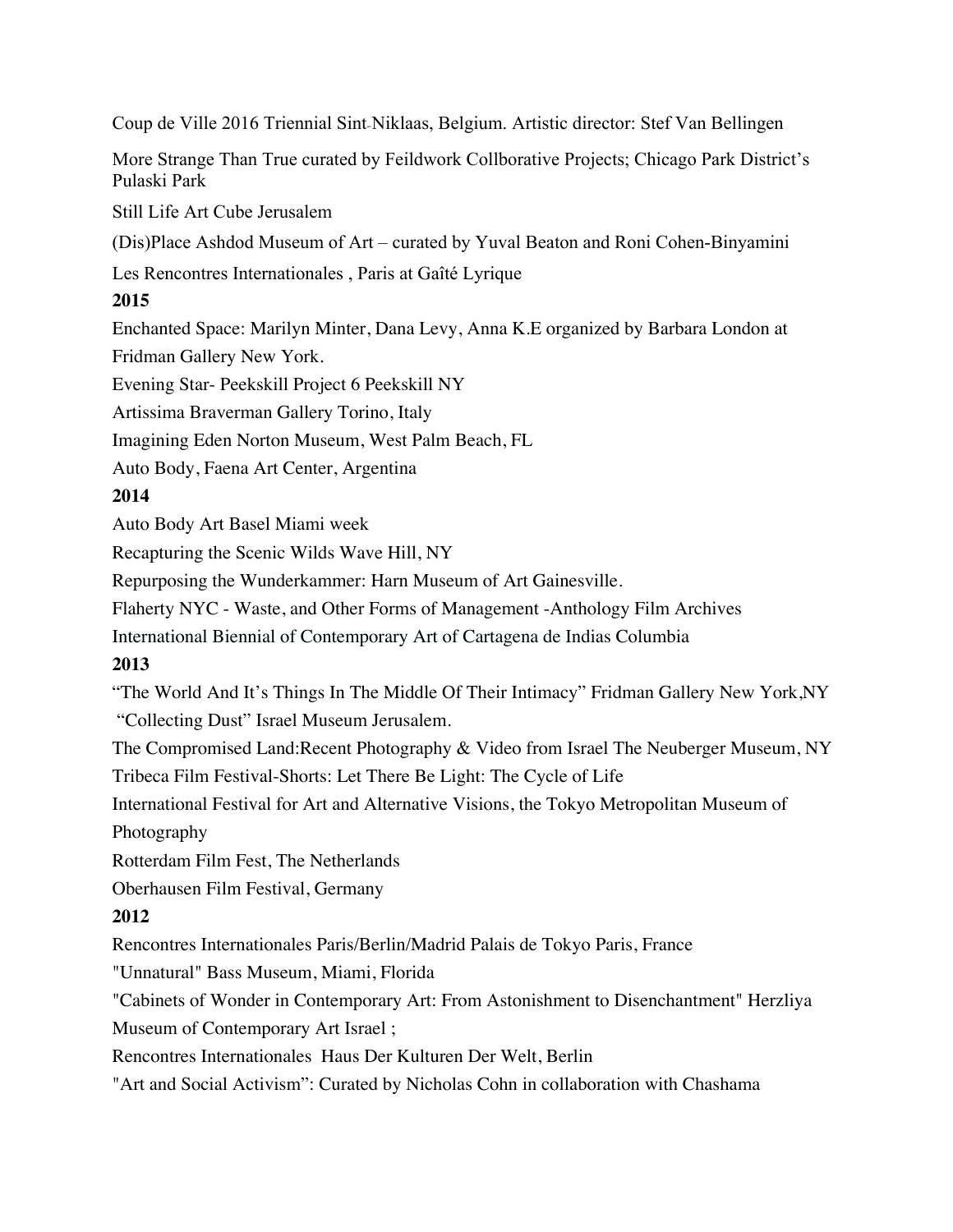"Afterwards" Total Museum Seoul, Korea

"Magic Lantern: Recent Acquisitions in Contemporary Art" Israel Museum, Jerusalem. **2011**

Rencontres Internationales Paris/Berlin/Madrid, at the Centre Pompidou /or/ at the Gaîté Lyrique".

One Two and ... Three Mani house, Tel Aviv ArtTLV bienalle

"Israel from Within and from Without"- Rubin-Frankel Gallery, Boston University curated by

Rinat Harel

## **2010**

Kassel dokfest festival

LUSH LIFE Invisible Exports Gallery NYC

Seven Easy Steps: Artistic Masterpieces : Horton Gallery NYC

Rotterdam Film Festival

Trembling Time: Recent Videos from Israel- Tate Modern London Homeless Home- Museum on the Seam Jerusalem

Shelf Life -Haifa Museum of Art curated by Tami Katz Freiman and Rotem Ruff

### **2009**

Hugging and Wrestling: Israeli Contemporary Art MOCA Cleveland

Nuit Blanche Paris, France

Seafaring-Route Artneuland Gallery, Berlin, Germany

## **2008**

Open Plan Living Helena Rubinstein pavilion, curator: Andrew Renton Media Forum, Moscow Film Festival, Russia;

Art of the State The Jewish Museum Amsterdam,& Brussels;

The Homes of Others Ticho House ,Israel museum Jerusalem

Dead End, The Leroy Neiman Gallery, Columbia University NYC

## **2006**

Legal Aliens, Smack Melon Gallery, NY, Spaces Gallery, Cleavland,Ohio Hamburg Short Film festival Videoland Artneuland Gallery, Berlin Mediterranean Film Festival of Montpellier, France Work/Slavery Museum On The Seam, Jerusalem curated by Rafi Etgar Impakt Film Festival Utrecht, Holland Disengagement Tel Aviv museum of Art, Israel VideoZone- The exhibition; Israeli Biennale for Video Art;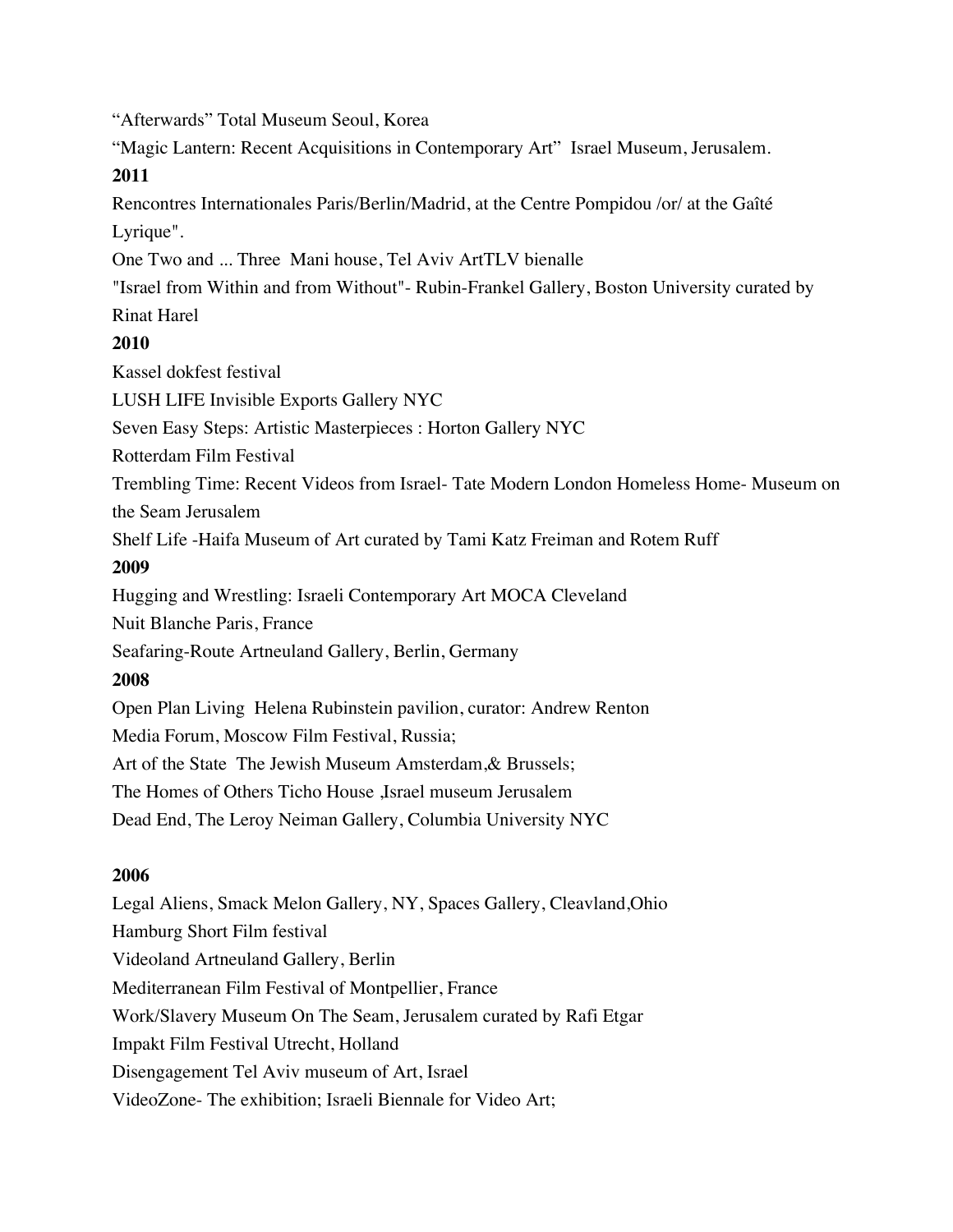6e Manifestation Internationale Video et Art lectronique, Montreal 26th Mediterranean Film Festival of Montpellier 2003 The Promise the Land ,OK Contemporary Art, Linz Austria curated by Stella Rolling **Artist Residencies**  2014 AIRIE Everglades National Park 2014 Wave Hill Workspace residency New York, NY 2012-2013 LMCC Workspace NYC 2011 Le Havre/ New York. Regards croisés 2011 Art Omi 2011 I-park, Connecticut 2009-2010 Triangle Arts Association NY 2007 A.I.R O'artoteca Milan, Italy; 2007 Berlinale Talent Campus Berlin2006 Routes: reports from the land of dreams initiated by Harm Lux 2005 Hotel Pupik Austria 2004 Museum Quartier Vienna, Austria 2003- OK center for Contemporary Art, Linz, Austria 2001 Atlantic Center for the Arts **Public Collections** American University Washington DC Israel Museum Jerusalem Israel Tel Aviv Museum Of Art israel Petach Tikva Museum of Art Israel Shpilman Institute For Photography Israel Museum of Modern Art André Malraux, Le Havre France Fotomuseum Winterthur, Winterthur MuMa Le Havre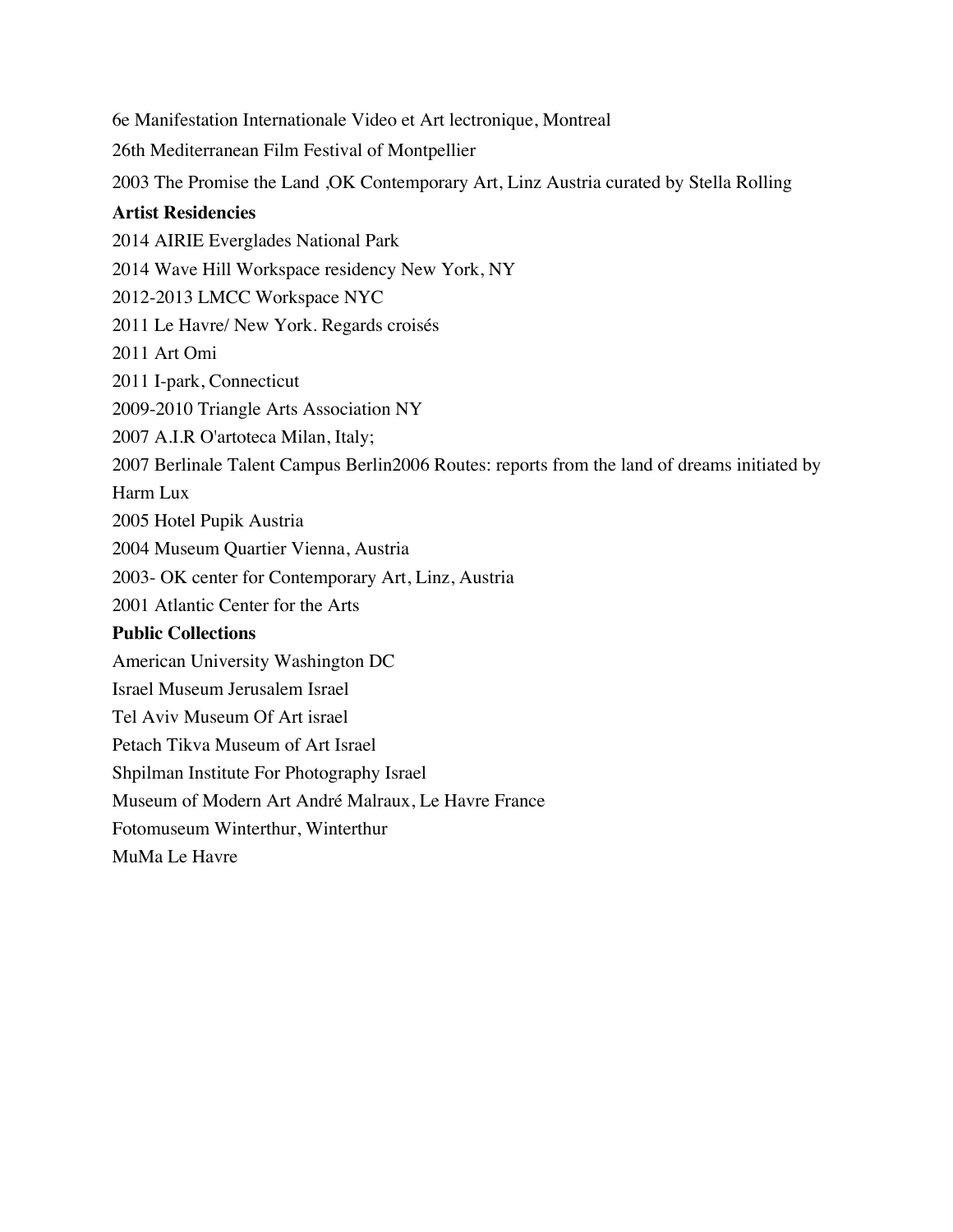Aron Louis Cohen 734 Bay St San Francisco CA, 94109 415-533-3153 aronlouiscohen@gmail.com aronlouiscohen.com Born 1980

### **Education**

MFA, 2012, Parson, The New School For Design, New York, NY, Visual Art BFA, 2002, Rhode Island School of Design, Providence, RI, Photography Semester Abroad, 2002, Hogeschool Voor de Kunsten, Utrecht, Netherlands Young Photographers Program, 1997 Maine Photographic Workshops, Camden, ME

#### **Artist Residencies**

2015

The New York Center for Book Arts *Scholarship for Advanced Studies in Book Arts* 2014

Wave Hill *Winter Workspace Program***,** Bronx, NY

2008

KALA Art Institute, Berkeley, CA

## **Exhibitions**

2017 (upcoming)

*Afterlives: Aron Louis Cohen and Germaine Koh,* Or Gallery, Vancouver, BC

*Mage,* Radiator Gallery, Queens, NY

2016

*Not Curated: An exhibition organized by Robert Jack in Coordination with Bushwick Open Studios* South Bushwick Reformed Church, Brooklyn, NY (group show) 2015

*The 2015 Scholars for Advanced Study of Book Arts,* CBA, New York*, NY*  2014

*Wave Hill Winter Workspace* O*pen Studios* Bronx, NY 2013

*LAND|SLIDE: Possible Futures,* Shenzhen Architectural Biennial, Shenzhen, China - Curated by Janine Marchessault, and Yan Wu

*LAND|SLIDE: Possible Futures,* Markham Museum, Markham ON- Curated by Janine Marchessault *Young Collector's Exhibition,* Leila Heller Gallery, New York, NY 2012

*(Re)Purpose: The Parsons MFA Fine Arts Thesis Exhibition*, The Kitchen, New York NY - curated by Jane Panetta and Veronica Roberts

*Not Wanting to Say Anything About John Cage,* The Skybridge Art & Sound Space, New York, NY *Feildnotes From the Gowanus,* The Old American Can Factory, New York. NY- curated by The Canary Project

2011

*Feildnotes From the Gowanus,* Sheila C. Johnson Design Center, New York, NY - curated by Radhika Subramaniam and The Canary Project

*Stone's Throw: Aron Cohen and Leah Raintree*, College Art Association: MFA Exhibition, Hunter College/Times Square Gallery, New York, NY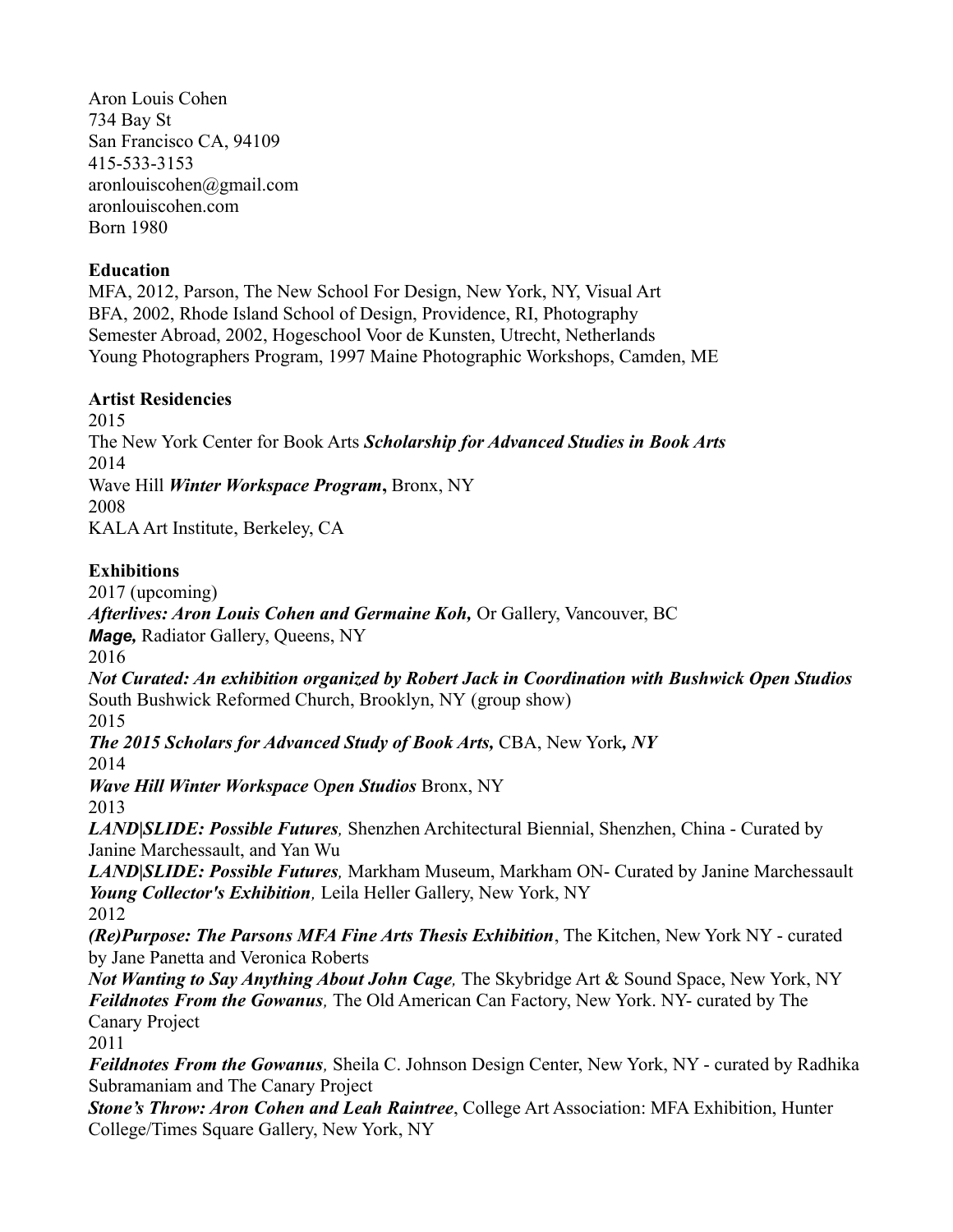2009

*Plastic Makes Perfect*, Space 07, Sacramento, CA

*The 14th annual, Juried National Photographic Competition*, Soho Photo, New York, NY - curated by Susan Kismaric

*2008*

*Kala Artist's Annual Exhibition,* Kala Gallery Berkeley, CA

*National Juried Competition*, ACCI Gallery Berkeley, CA - curated by Suzanne Baiserman and Kate Eilertsen (group show) one month

*One Night Stand*, Mina Dresden Gallery, San Francisco, CA

*RISD Biennial Alum Juried Competition*, Oakland Art Gallery Oakland, CA - curated by Rene de Guzman

Bibliography

2013

Everett-Green, Robert, *Art installations embody the past and future of Markham*, The Globe and Mail Whyte, Murray, *At Markham Museum, Landslide is an uneven lay of the land: review, The Toronto Star* Art File Magazine, *Producing Time: Artfile in conversation with Aron Louis Cohen* 2012

Panetta, Jane and Veronica Roberts, *(RE)PURPOSE*, May 2012

Schultz, Charlie, *MFA Thesis Shows: Columbia and Parsons*, ARTSlant New York, Reviews and Critic's Pick

2009

Magana Lainya, *Plastic Makes Perfect: Work by Aron Cohen at Space07, Sacramento,* argotandochre.com

Magana Lainya, *Studio Visit with Aron Cohen,* D structure Magazine

Siverman, Jessica*, Studio Visit with Aron Cohen,* White Hot Magazine, San Francisco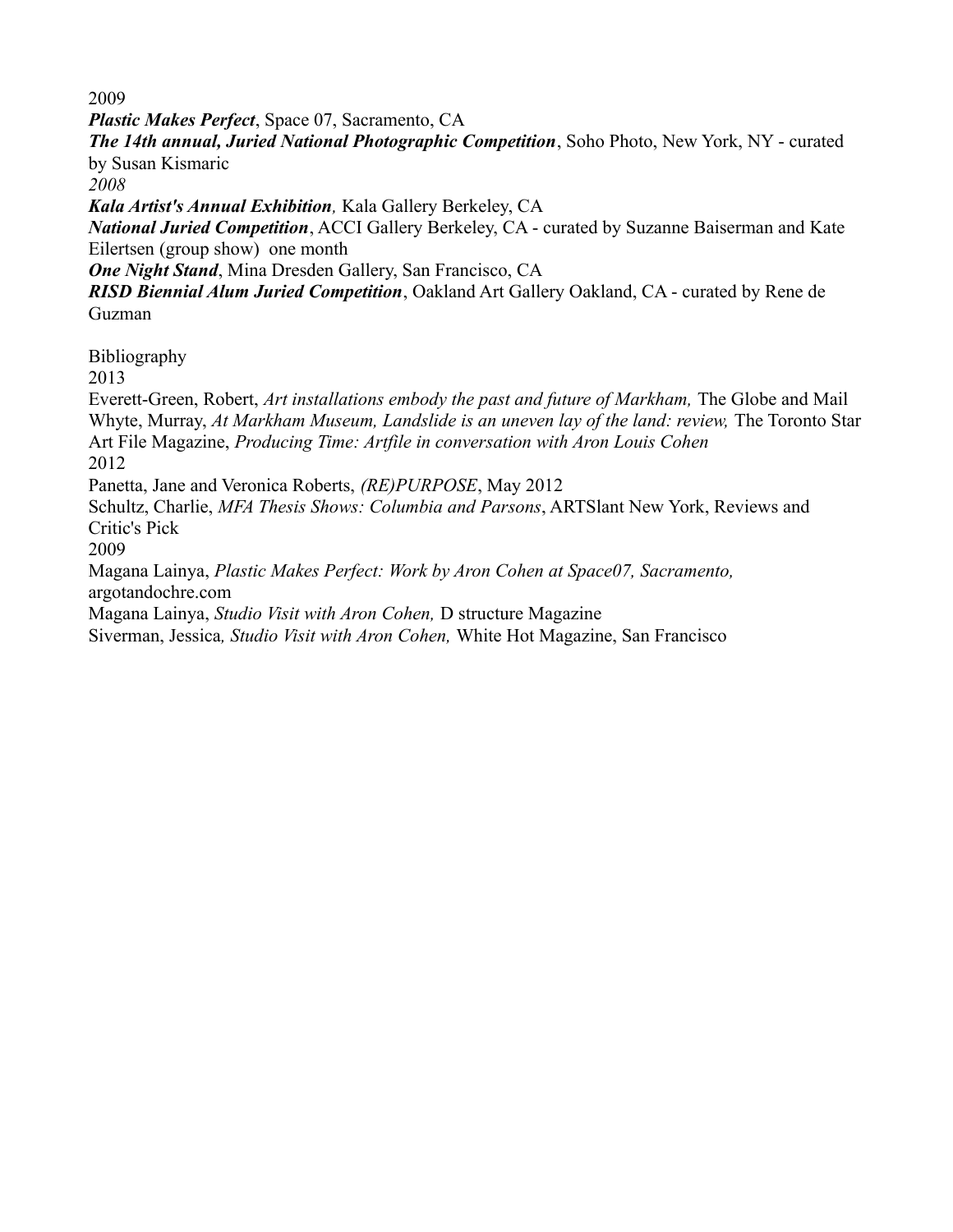**Enrique Ramírez.** Born in 1979 in Santiago, Chile. He has a master degree in Contemporary art and New Media in Studio National of art contemporain Le Fresnoy, France. Enrique Ramirez's work could be described as poetic incursions towards the humanization of contemporary dystopias. His film-installations and photography deals with the politics of exodus and exile and the discontinuity of memory, but for Ramirez this always means an arduous search into subjective imaginary. The vast landscapes that often appear in his works are conceived as geo-poetic spaces for imagination, territories open for vision and deambulation. The mood of the images is a contemplative one; the landscape, the breeze, the water, the sand, they all seem to work together in an effort to place a subjective view.

Education 1996 – 2001 Popular music studies 1999 – 2002 Audiovisual communication, BA in Film Studies – Instituto de artes y comunicación ARCOS, Chile. 2007 – 2009 Master in Contemporary Art – Studio National des arts contemporains, Le Fresnoy, France.

#### **Selected Solo Exhibitions**

**2017**  Mundial, [Gran](http://www.grandcafe-saintnazaire.fr/fr/projets/658-ramirez.html) Café, Saint Nazaire, France **2016**  La gravedad, Michel Rein, Paris. Le Musée Rural, Seine-et-Marne, various location, France Los Durmientes (mar dulce), Centro Cultural MATTA, Embajada de Chile en Argentina, Buenos Aires, **Argentina** Los Continentes, [Gallery](http://michelrein.com/en/artistes/expositions/12762/Enrique%20Ram%C3%ADrez) Michel Rein, Brussels **2015**  El tiempo[,](http://www.museoamparo.com/) el ánimo, el mundo, Museo [Amparo](http://www.museoamparo.com/), Mexico. Los durmientes, [M](http://www.museodelamemoria.cl/)useo de la memoria y los derechos [Humanos,](http://www.museodelamemoria.cl/) Santiago, Chile Restos de mar, Galeria [Dieecke,](http://www.dieecke.cl/restos-de-mar/) Santiago, Chile. **2014**  Los Durmientes, Les modules, [Palais](http://www.palaisdetokyo.com/fr/exposition/enrique-ramirez) de tokyo, Paris, France. Cruzar un muro[,](http://www.loop-barcelona.com/2014/fair/cruzar-un-muro/) [Loop](http://www.loop-barcelona.com/2014/fair/cruzar-un-muro/) fair, Spain Cartografías para navegantes de tierra, Galerie [Michel](http://michelrein.com/) Rein , Paris, France **2013**  [Océan](http://www.dieecke.cl/oceano/), Galería Die Ecke, Santiago, Chile De latitudes en portrait, Galerie Jeune Création, Paris, France [Océan](http://www.projetocean.com/), Musée des Beaux-Arts, Dunkerque, France Devoir de [Mémoire,](http://http//enriqueramirez.net/devoir-memoire) Lycée Ambroise Brugière, Clermont-Ferrand, France Le mur, Video Bar[,](http://www.videoformes-fest.com/) [Videoformes](http://www.videoformes-fest.com/), Clermont-Ferrand, France Dos, Galerie Martine et Thibaud de la Châtre, Paris, France **2012**  Cartografías para navegantes de tierra, Galería Die Ecke, Santiago, Chile **2011**  D' ou vient votre suprématie ?, Galerie Yono, Santiago, Chile +Allá que aquí, Résonance Biennale de Lyon, INSA Lyon, France Jusque-là, Béthune capitale régionale de la culture, France Horizon, Espace culturel, Université de Lille I, France **2010** Brises, Museo de la memoria, Santiago, Chile **2009** Brisas, Galería Gabriela Mistral, Santiago, Chile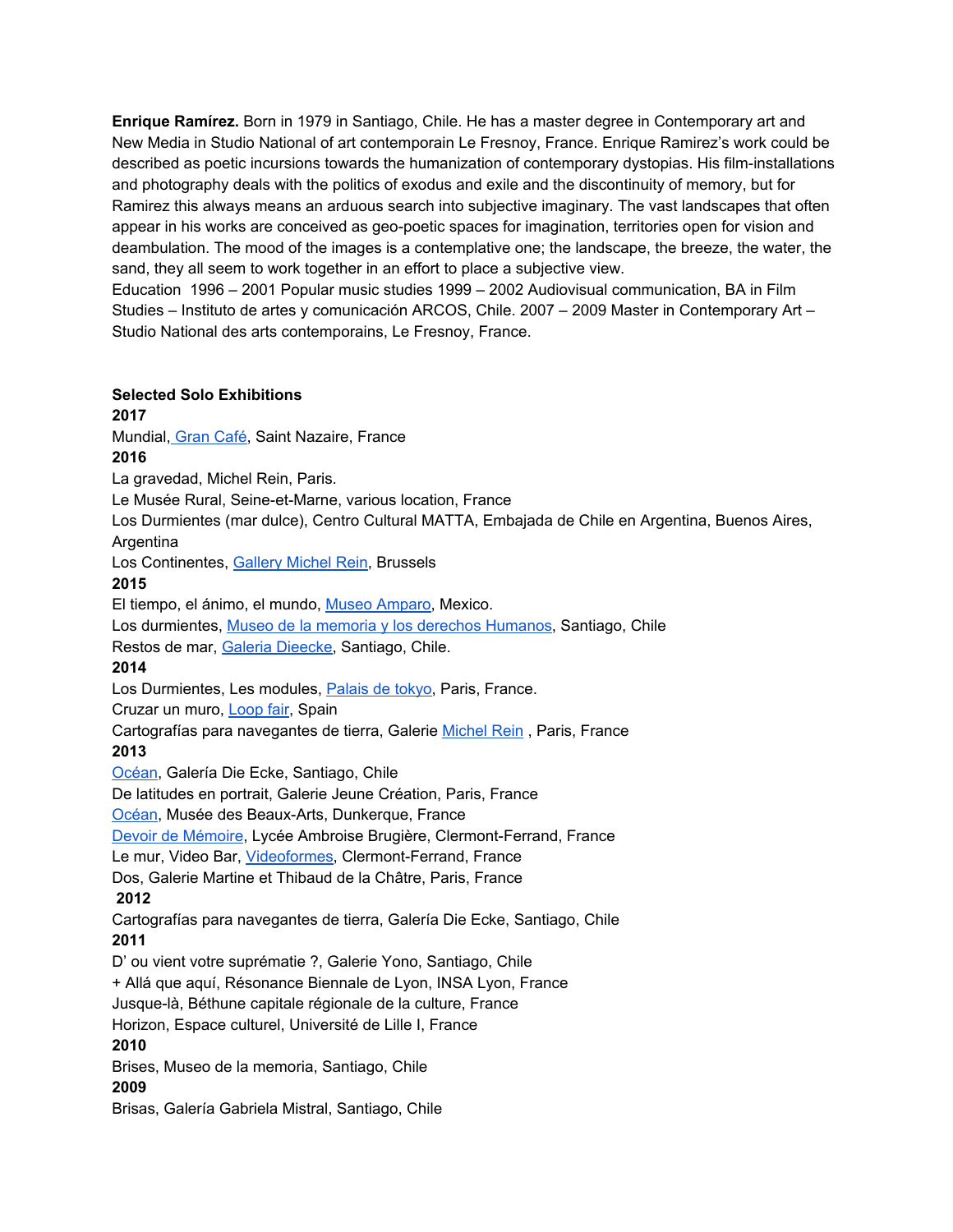#### **2007**

Notes d'observation, (photo installation with Sandra Lachance), Galería Metropolitana, Santiago, Chile **Selected Group Exhibitions**

#### **2017**

Un hombre que camina, Curator Christine Macel, 57 bienal of Venice, Italie.

The International sail, Lives Between show , Curator Joseph del Pesco, Kadist San Francisco, EEUU Cruzar un muro, Transitory dwelling, Curator Heidi Brunnschweiler, E-werk, Freiburg, Germany.

Voile migrante, Hors Pistes, Pompidou, Paris, France

#### **2016**

Soulèvements, commissariat Georges Didi-Huberman, Jeu de [Paume,](http://www.jeudepaume.org/) Paris, France

Océan, at gigantesque n13, commissariat , Fabrice Bousteau, Reims, France

#### **2015**

Une histoire sans destin, Route panoramique, Arromanches, France.

Océan, Tu dois changer ta vie au Tripostal, Lille 3000-Renaissance, commissariat Fabrice Bousteau, Lille, France

Summertime love 2, Galerie Michel Rein, Paris, France

Bell UH-1D Iroquois, Les témoins, pavillon blanc, centre d`art de Colomiers, France

#### **2014**

Cruzar un muro[,](http://bim.com.ar/exposicion-2014/?exposicion=2502&lang=en) [Bim](http://bim.com.ar/exposicion-2014/?exposicion=2502&lang=en), Buenos Aires, Argentina.

La geografia, Block magico[,](http://www.mssa.cl/) Museo de la [Solidaridad](http://www.mssa.cl/) Salvador Allende, Santiago, Chile.

Tafel, Proyector, festival de video arte, Oaxaca, Madrid.

Cruzar un muro, Brisas, Fuso festival, lisboa, Portugal.

Migrantes (Océan), Centex Valparaiso, Chile

Magic Block contemporany art from Chile (Brises), Stiftelsen 3, 14, Bergen, Norway Crossing a wall, Oslo screen [festival](http://screenfestival.no/post/76619923881/guest-program-wind-from-the-south).

Migrantes (Océan), Centex Valparaiso, Chile

Magic Block contemporany art from Chile (Brises), Stiftelsen 3, 14, Bergen, Norway 2013

Océan, CCO\_Osaka, Japan

Festival de arte contemporânea (Brises), Videobrasil, São Paulo, Brasil

Autonomía 11 media arts biennale (Océan), Museo de bellas artes, Santiago, Chile

Retours de Mer, Musée des Beaux-Arts, Dunkerque, France (jusqu'en 2015)\*

Memory lost & found (Brises), Tou Scene, Stavanger, Norway

Melting Potes, Musée Monparnasse, Paris, France

Loop Fair, Galerie Martine et Thibault de la Châtre, Barcelone, Spain

Festival Video (Brises), Besseuil, France

2012

Gardons les…, (cur. Madeleine Van Doren), Galerie Haut Pavé, Paris, France

Voices of the sea (Horizon), Musée des Beaux-Arts, Calais, France

Le Diable et les membres de l`équipage, Jeune Création, le 104, Paris, France

Proyect room (Los Tripulantes), [Cha.co](http://cha.co/) art fair, Santiago, Chile

Alzheimer (Instrucciones para construir una vela y olvidar el origen), Centro cultural, Valparaiso, Chile

Beyond Memories (Brises), Fondazione Studio Marangoni, Florence, Italy

Retorna (Horizon), CCE, Santiago, Chile

Images du temps qui est le nôtre (Brises), Galerie Boltanski, Blanc-Mesnil, France

10 media arts biennale (Jusque-là), Santiago, Chile

2011

L'Oeil sur les rues (Brises), (cur. Claude David-Basualdo), Parc de La Villette, Paris, France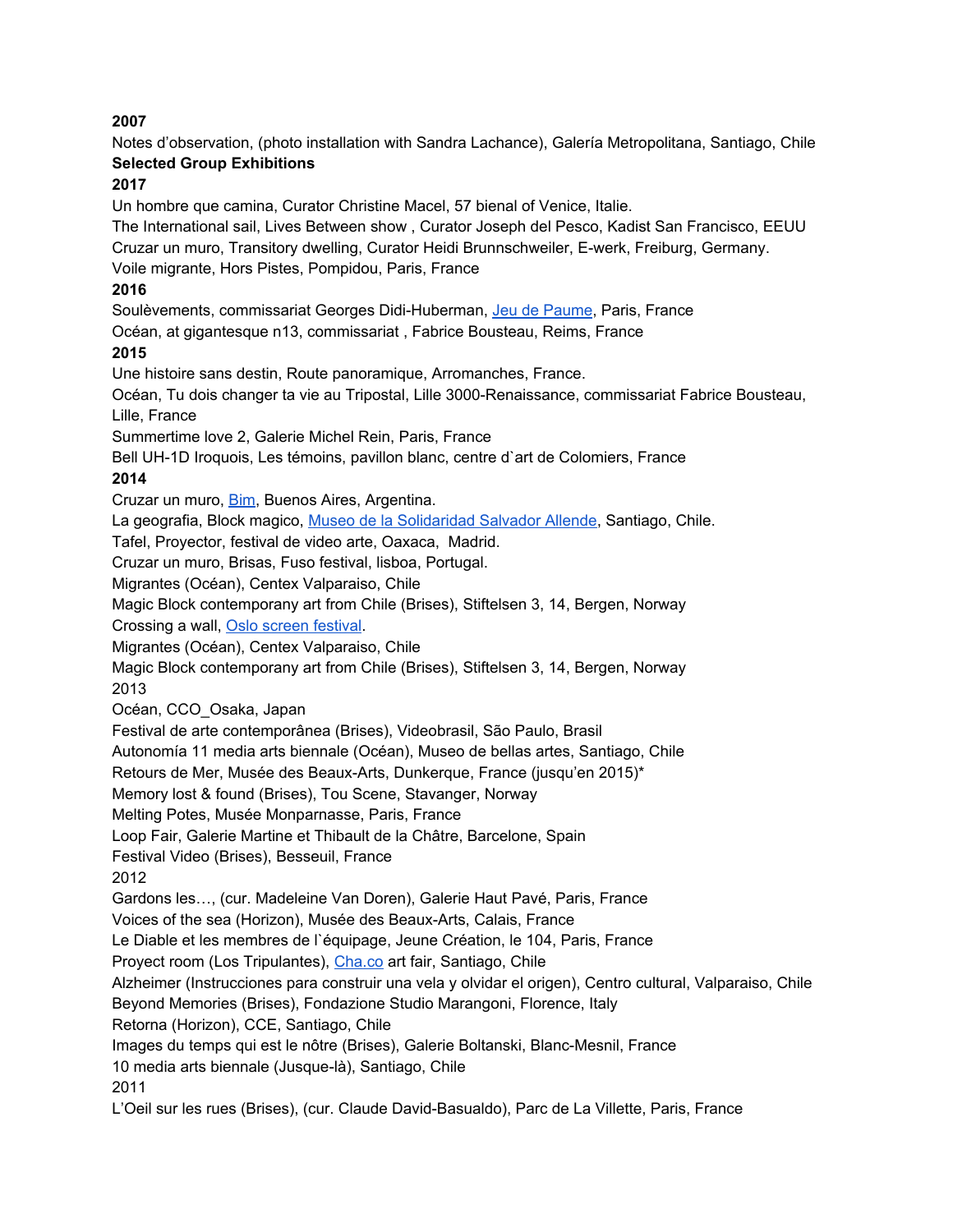European Art Media Festival (Tafel), Osnabrück, Germany Vidéoformes Festival (Horizon), Clermont-Ferrand, France Sarjah Biennial (Travel-ling), (cur. Solange Farkas), Sarjah Art Foundation, Sarjah, United Arab Emirates 2010 Chilensis (Brises), Centro Cultural Palacio La Moneda, Santiago, Chile Festival ThéâViDa (Brises), Montpellier, France Chili, l'envers du décor, (cur. d'Hervé Mikaeloff), Espace Culturel Louis Vuitton, Paris, France 2009 L'assenza dei confini/l'essenza dei confini (Travel-ling), (cur. Simona Brunetti), Museo Diffuso della Resistenza, della Deportazione, della guerra, dei Diritti y della Liberta, Turin, Italy Panorama 11 : un archipel d'expériences (Horizon), (cur. Régis Durand), Le Fresnoy, Tourcoing, France International Film festival (Brises), Rotterdam, Netherlands Festival International du Court Métrage (Brises), Clermont-Ferrand, France European Festival of Film Schools (Brises), Bologne, Italy Show Off Video 8 (Brises), Galerie Les Filles du Calvaire, Paris, France Les Rencontres Internationales Paris, Berlin, Madrid, Centre Pompidou, Paris, France 2008 Panorama 9-10 (Brises), Le Fresnoy, Tourcoing, France Festival Henri Langlois (Brises), Poitiers, France Dans la nuit des Images (Brises), Grand Palais, Paris, France Video Zone 4 international video art biennial, Israël Les Rencontres Internationales Paris, Berlin, Madrid, Centre Pompidou, Paris, France Visionarios, audiovisual na América Latina (Mira,) (cur. Jorge La Ferla), Museo de arte moderno, Medellin, Colombia Paisaje, Galería AFA, Santiago, Chile Visionarios, audiovisual na América Latina (Mira,) (cur. Jorge La Ferla), Centre Culturel Itaù, Brasil 2007 La ciudad como Promesa (Pista Central), (cur. Eva Christina Meier) Kunstraum Kreuzberg, Berlin, Germany VIII Bienal de video y nuevos medios (Paisaje), Santiago, Chile 2006 Un lugar, Museo de arte contemporáneo, Santiago, Chile 2005 VIII Bienal de video y nuevos medios (Un lugar), Santiago, Chile 15 video Brasil : Performances (Mira), São Paulo, Brasil Memorias a-lugar, Galería Animal, Santiago, Chile 2004 Toma de terreno, public intervention, Santiago, Chile Excentra 2004 (1929-1959), Paso Los Toros, Uruguay 2003 Leave me alone Mierda, (cur. John Orentlicher) SPARK gallery, Syracuse, USA Bienal de video y nuevos medios (Aliados), Santiago, Chile Pista Central, vidéo installation with Guillermo Cifuentes, Galería Metropolitana, Santiago, Chile **PRICES** 2014 Prix FAVA (Fundación artes visuales asociadas) Chile. Prix loop fair, 2014, Barcelona, Spain

Prix Découverte 2013 des Amis du Palais de Tokyo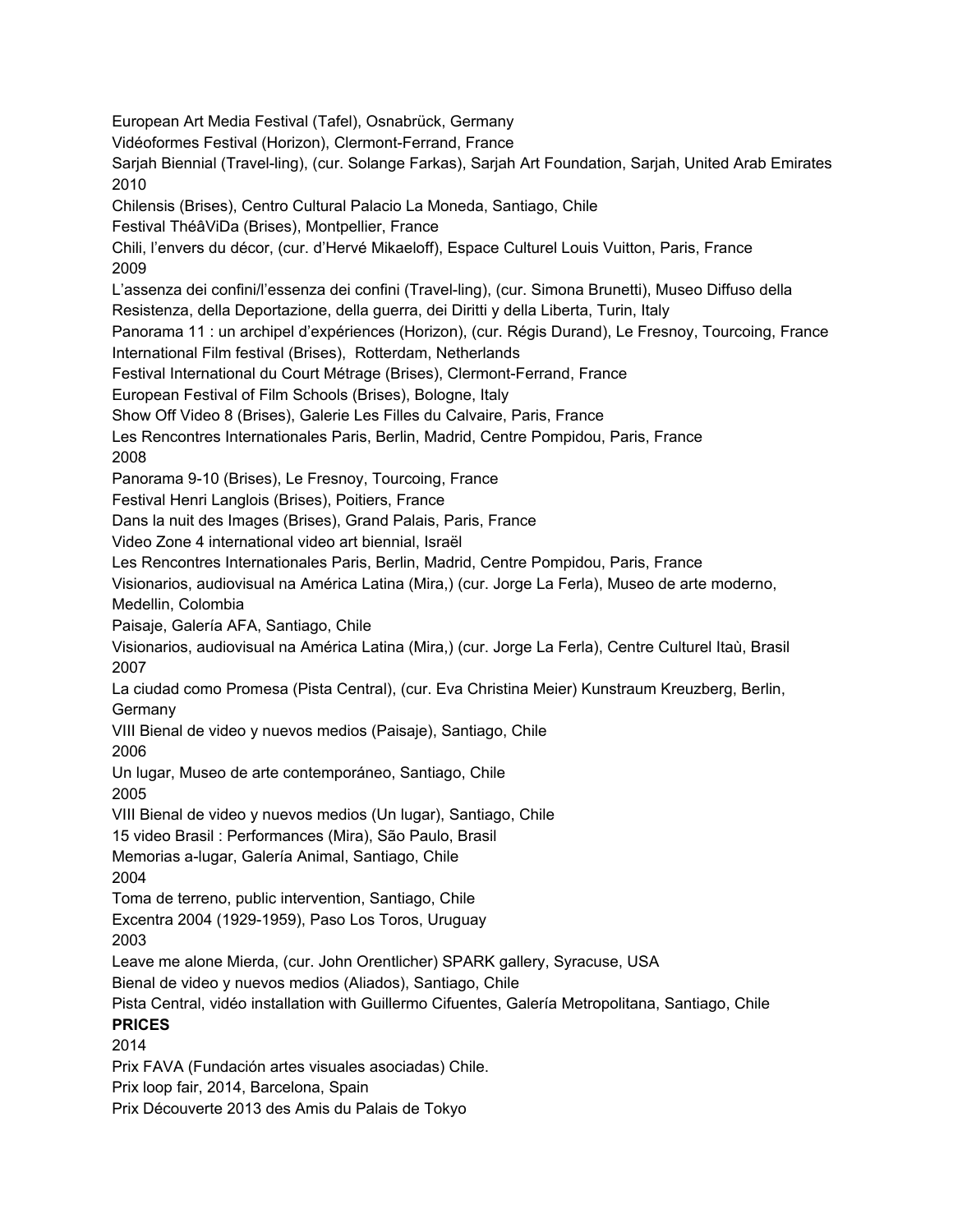FNAGP grant for production with the collaboration of Villa la Brugière, Arromanche, France 2013 Honorific prize for Brises, video brasil, São Paulo, Brasil Grant for Océan, audiovisual found, Ministerio de cultura de Chile 2012 Jury spécial prize for Brises, Cut Log, Paris, France First prize for Brises, Beyond Memory Prize, Italy 2008 Jury prize for Brises, Festival Henri Langlois, Poitiers, France Production grant, Fondation Jean-Luc Lagardère, Le Fresnoy, Studio national des arts contemporains, Tourcoing, France 2007 Grant for Paisaje, audiovisual found, Ministerio de cultura de Chile 2006 First prize of the VII Bienal de video y nuevos medios, Santiago, Chile 2004 First prize, festival de video experimental, Galería Animal, Santiago, Chile 2003 First prize of the 11 Festival internacional del cortometraje, Santiago, Chile First prize, festival de video experimental, Galería Animal, Santiago, Chile Grant for Pista Central, FONDART, Ministerio de cultura de Chile **RESIDENCIES** 2014 Cité des arts, Paris, France 2013 Villa la Brugère, Arromanche, France Devoir de mémoire, Lycée Ambroise Brugière, Clermont-Ferrand, France 2011 FLACC, workplace, Genk, Belgique 2006 Le Fresnoy, Studio National des arts contemporains, Tourcoing **FILMOGRAPHY** 2014 Un hombre que camina (after jusque-là 2011) film hd 21 min. Bolivia, France. 2013 Océan, HD, série de 51 films , une plan séquence de 24 jours HD, France, Chile 2012 Cruzar un muro, 4k, 5 minutes, Chile. Cartografias para navegantes de tierra, serie de film 3 min, hd, belgique, Chile, france, bresil, 2011 Jusque- là. HD, 30 min, Bolivie, Chile, France Tafel, HD, 10 min, Belgique 2009 Horizon, HDCAM, 18 min, France Travel-ling, DVCAM, 5 min, France 2008 Paris, Format : HDV, 10 min 13 secondes, France. Brises, 35mm, 12 min 45 secondes, France & Chile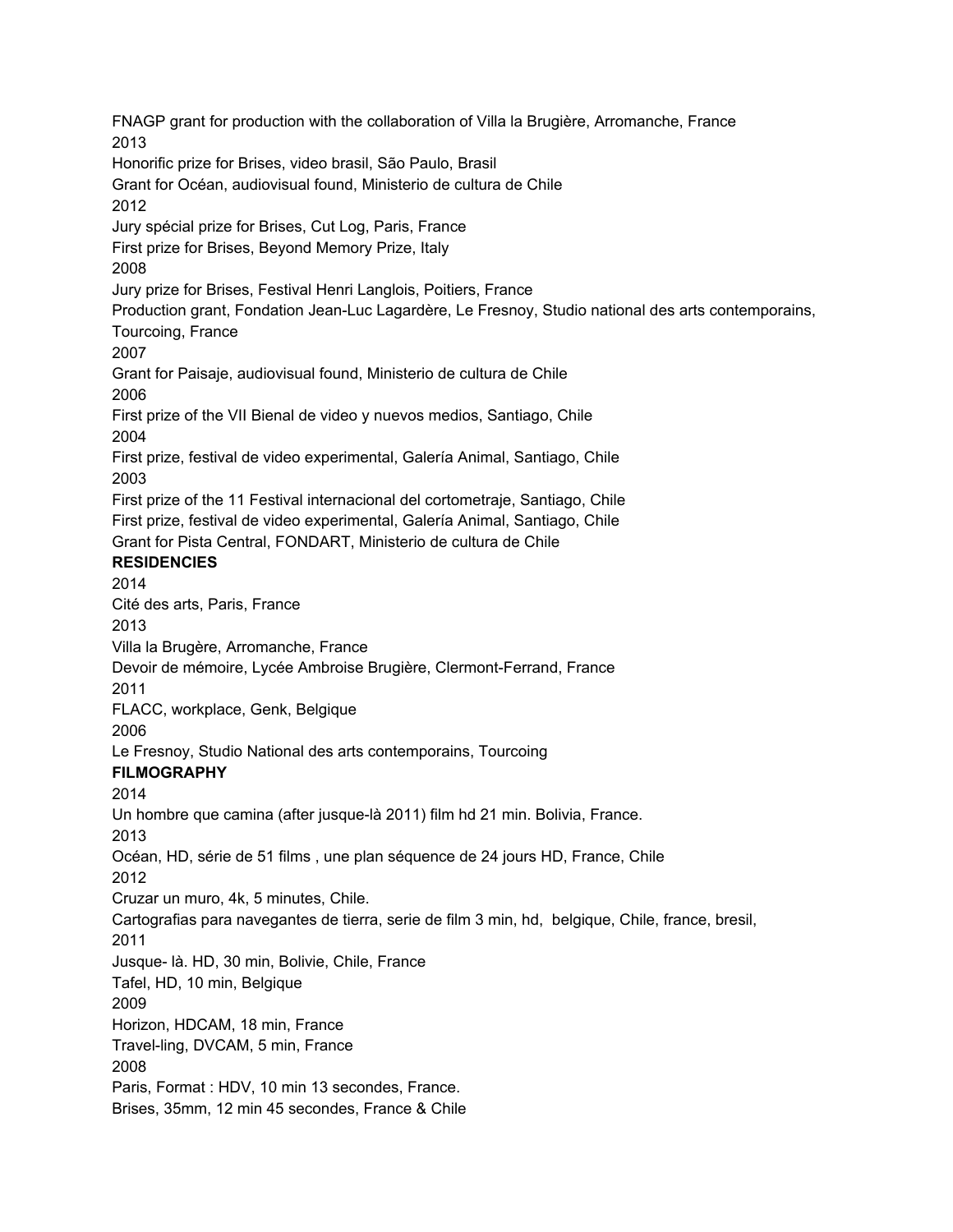2007 Paisaje, HDV, 24 min 40 secondes, Chile 2006 Normandie, super8, DVCAM, 15 min 40 secondes, France Images d'une mémoire, HDV, 9 min, France & Chile 2004 Mira, mini DV, 8 min 45 secondes, Chile 2003 Mémoires a-lieu, mini DV, 12min 40 secondes, Chile Pista Central, mini DV, 13 min 49 secondes, Chile **PUBLICATION**

- Océan, éditions Pylône, 2013? Devoir de Mémoire, ville de Clermont Ferrand, video formes, 2012
- Brisas, Gabriela Mistral gallery Chile 2009
- Horizon, Le Fresnoy 2009
- Catalogue Panorama 11, Le Fresnoy 2009? Catalogue Panorama 9-10, Le fresnoy 2008
- Chile internacional, Berlin 2007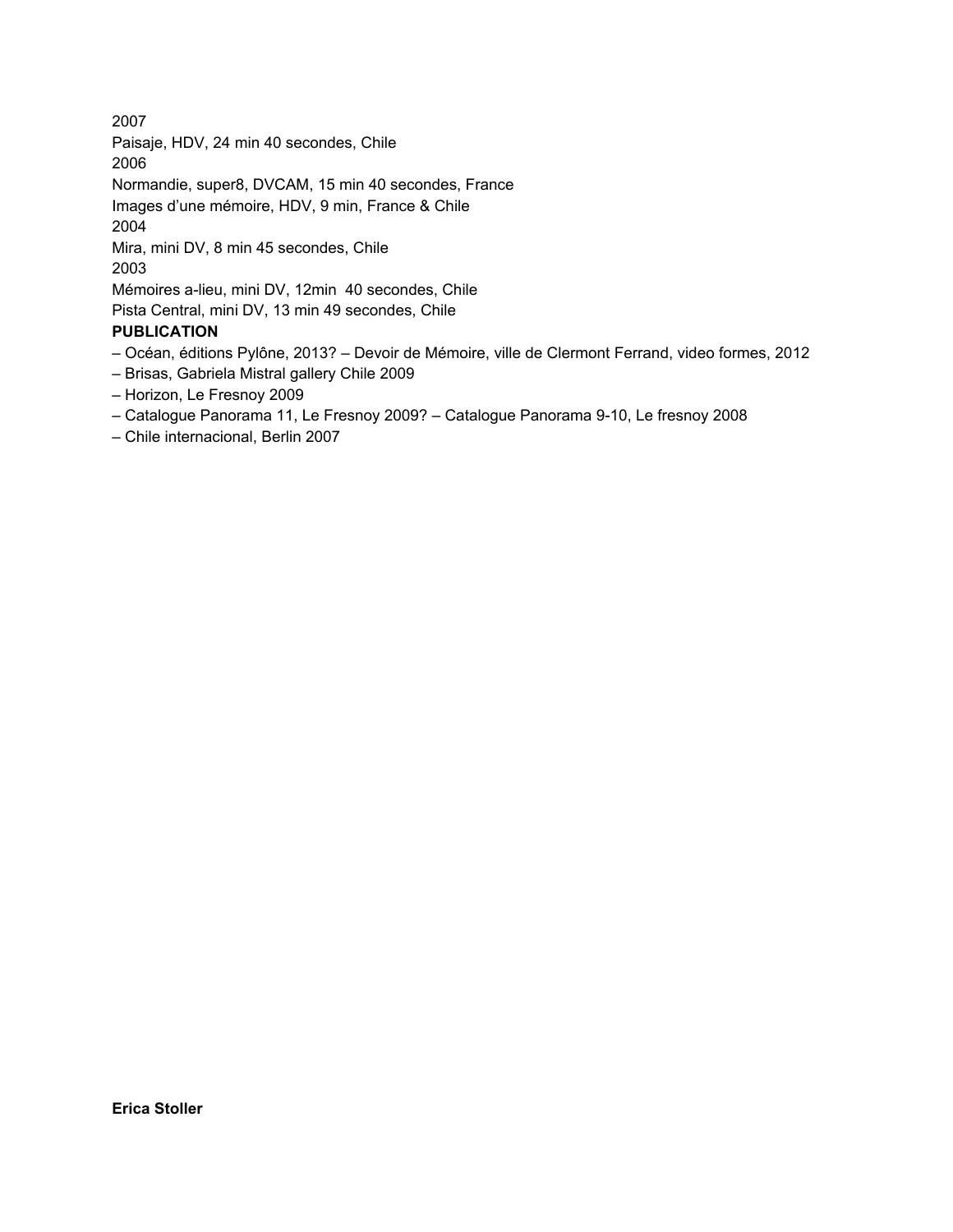Solo Exhibitions "Gravity Feed", A.I.R. Gallery, Brooklyn, 2015 FXFowle Gallery, NYC, 2012 Southeast Museum, Brewster NY **Installations** Swimming, 2014 Traveling, 2015 On the Move, 2016 Field Work, 2017 Two-Person Show "Traverse" with Melissa Murray, AIR Gallery, 2014 Group Exhibitions "Mage", Radiator Gallery, Long Island City, NY, 2017 "Et Tu, Art Brute?", Andrew Edlin Gallery , New York, 2017 "Who Cares?", A.I.R. Gallery at Governors Island, NY, 2017 "Big Ideas in Small Packages", Blue Door Gallery, Yonkers, NY, 2017 "Small Work 2017", Shirt Factory Gallery, Glens Falls, NY, 2017 "Women on the Line", Galerie 44, Stockholm, 2017 Boston Biennale, 2016 "New Art in an Old House", A.I.R. at Governors Island, 2016 Collaboration with Underwater New York /A.I.R. Gallery, Governors Island, 2015 Re-Freshed: A.I.R. Gallery Traveling Show: Nashville, San Francisco, Princeton, St Louis and Governors Island, 2014-2015 "The Body in Revue: A.I.R. at ARC", Chicago, 2015 A.I.R. Gallery, "Unframed", 2015 A.I.R. Gallery, "Wet Paint", 2014 A.I.R. Gallery at Governors Island, "If These Walls....", 2014 A.I.R. Gallery, "Generations", 2013 A.I.R. Gallery, Biennial Exhibition, 2012 "Off the Wall", Westchester Arts, 2012 "Wish You Were Here", AIR Gallery, 2011, 2012, 2013, 2014, 2015 Verge Art Fair, Brooklyn, 2011 Camel Art Space, Brooklyn, 2010 Portland Art Museum, Portland ME Katonah Gallery, Katonah NY Webb and Parsons Gallery, Bedford Village NY Southeast Museum, Brewster NY Aldrich Museum, Ridgefield CT Upstairs Gallery, Hamilton NY OIA at Department of Commerce, Washington DC Bridge Gallery, White Plains 55 Mercer, NY

#### Press/Links

http://www.interiordesign.net/article/541875-New\_Exposure\_for\_Esto.php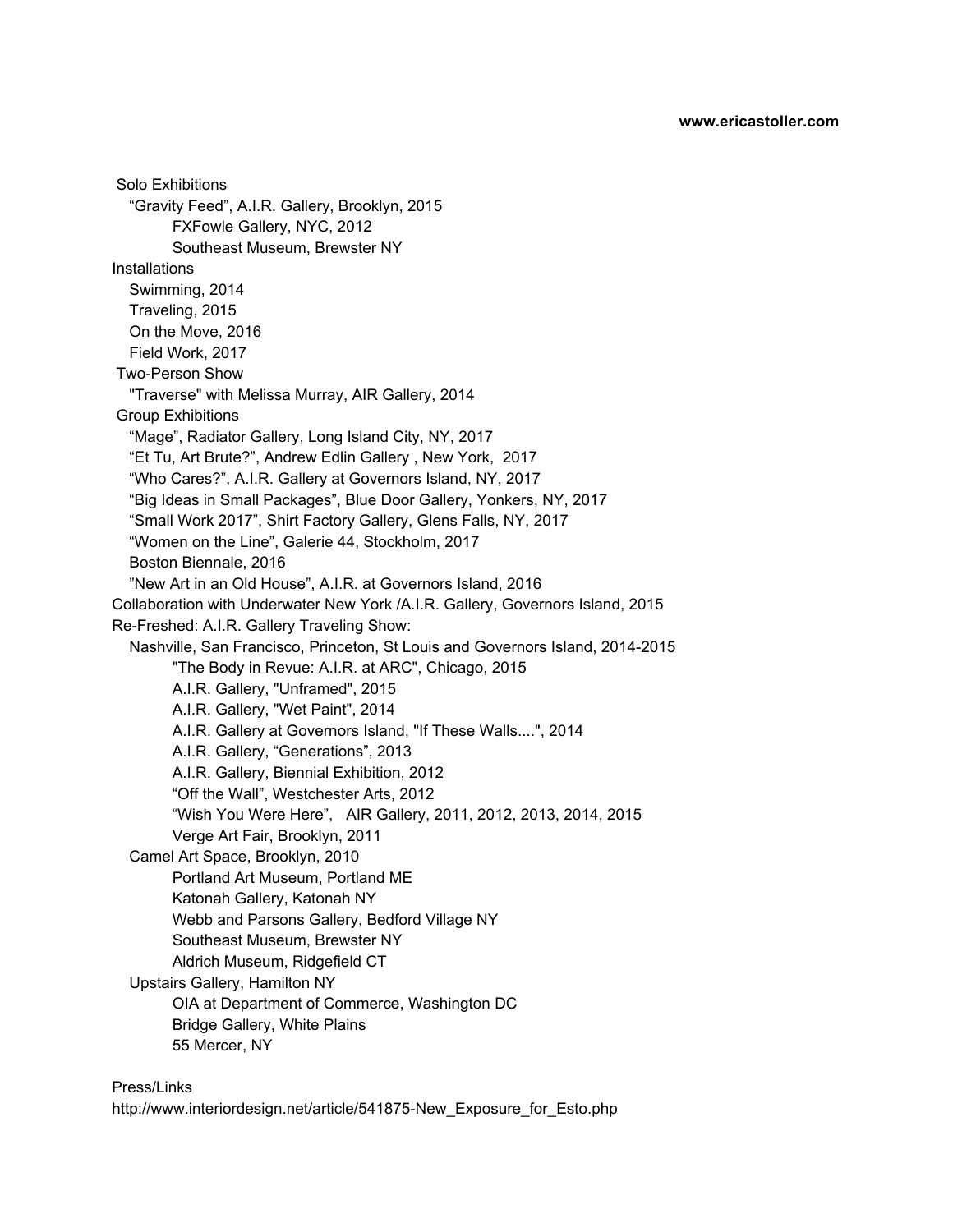http://www.architectmagazine.com/exhibitions/exhibit-erica-stoller-wall-sculpture.aspx http://burnaway.org/review/r-refreshed-ground-floor-gallery-2/

#### Collections include

#### Sony

Bank of Tokyo Rockefeller Center Western Pacific County Federal Savings & Loan American Health Foundation **CTI** Lehman Bros Viacom Reich and Tang Texaco Art Assets, Barbara Paley and private collections

#### Employment

Galerie Ileana Sonnabend, Paris Brooklyn Museum, Primitive Art Conservation Esto

Education Bennington College